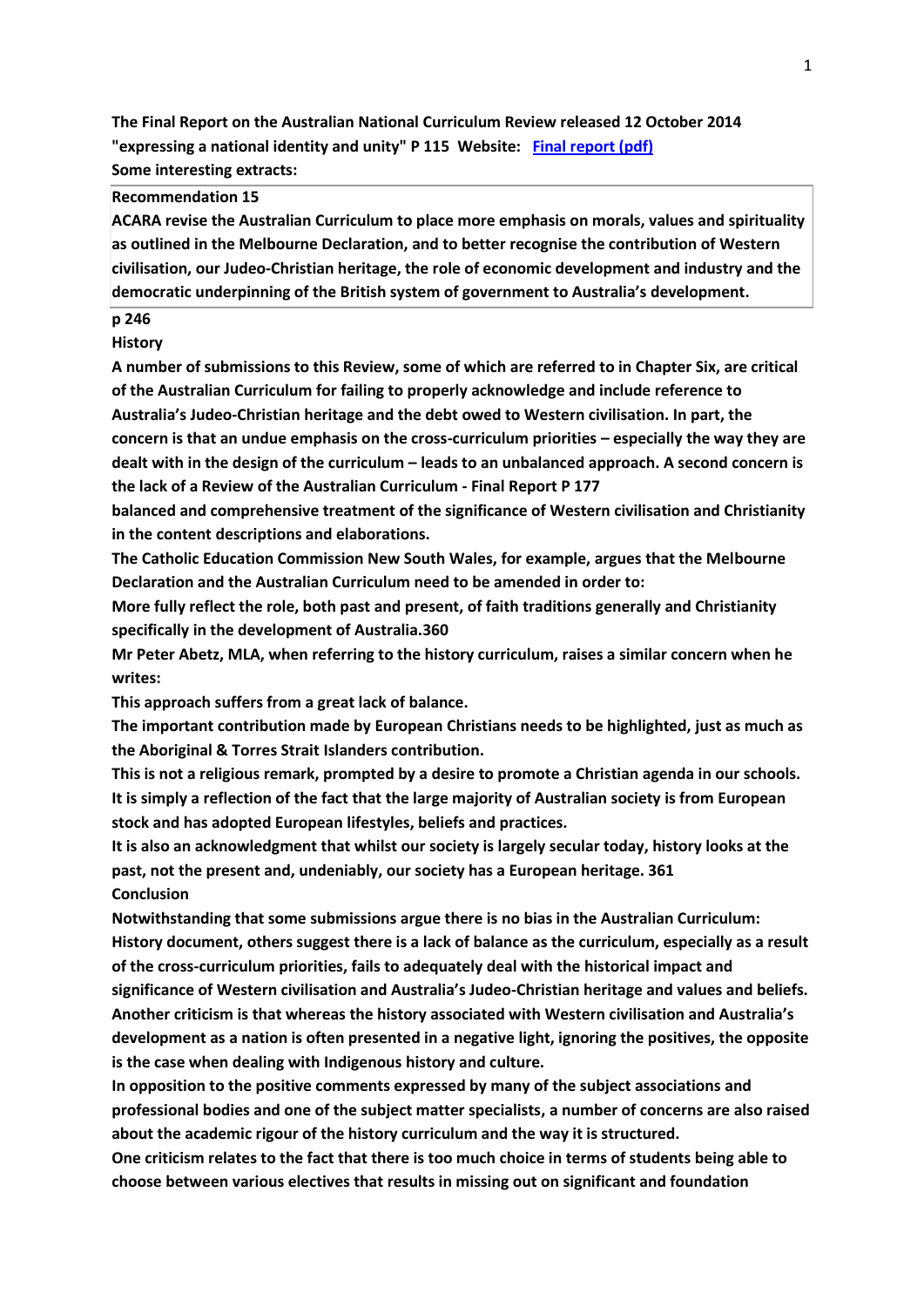**historical knowledge, understanding and skills. Another concern is that the way the crosscurriculum priorities are signposted in the digital version; in addition to promoting a superficial checklist mentality, it appears tokenistic. It would be better if priorities like Aboriginal and Torres Strait Islander histories and cultures are taught as essential content related to particular units of work rather than as a cross-curriculum priority scattered across the history curriculum and other various subjects.**

**One of the subject matter specialists, Professor Melleuish, criticises the history curriculum for failing to provide a more structured historical narrative to underpin what, at times, appears to be disconnected 'things to know about the past'. After evaluating the English and Singapore curriculums, Professor Melleuish also suggests that the Australian Curriculum be revised to make it less bureaucratic and prescriptive in some areas by giving schools greater flexibility and choice. The criticisms are also made that the Australian history curriculum is ideologically motivated; that it fails to adequately deal with world history and that the primary curriculum is too Australiacentric.**

#### **Recommendations**

**- The Australian Curriculum: History should be revised in order to properly recognise the impact and significance of Western civilisation and Australia's Judeo-Christian heritage, values and beliefs.**

**- Attention should also be given to developing an overall conceptual narrative that underpins what otherwise are disconnected, episodic historical developments, movements, epochs and events. - A revision of the choice available throughout this curriculum should be conducted to ensure that students are covering all the key periods of Australian history, especially that of the 19th century. - The curriculum needs to better acknowledge the strengths and weaknesses and the positives and negatives of both Western and Indigenous cultures and histories. Especially during the primary years of schooling, the emphasis should be on imparting historical knowledge and understanding central to the discipline instead of expecting children to be historiographers.**

**Views of the current curriculum expressed to this Review are reported in Chapter Six. In summary they are:**

**(The first being) - The aims and values underpinning the curriculum are not clear. They are not a true reflection of the Melbourne Declaration, especially as to moral and spiritual values. Many also argue that the place of religion, belief systems, and values is not being addressed, and there is a sizeable degree of support for the greater inclusion and emphasis of this content in the Australian Curriculum. There is also some support for an updating of the Melbourne Declaration. p237**

**2. The Place of Religion, Belief Systems and Values in the Australian Curriculum**

### **Pages 155 to 162**

**One of the more contentious issues related to the Australian Curriculum is the place of values and beliefs, especially moral and spiritual values and how religion is dealt with.**

**As noted in Chapter One, no curriculum is ever value free as it either implicitly or explicitly embodies or gives voice to a particular set of values and beliefs. It is also true, when defining the purpose of education that along with more practical and utilitarian ends education, by its very nature, deals with the transcendent, including morality and spirituality.**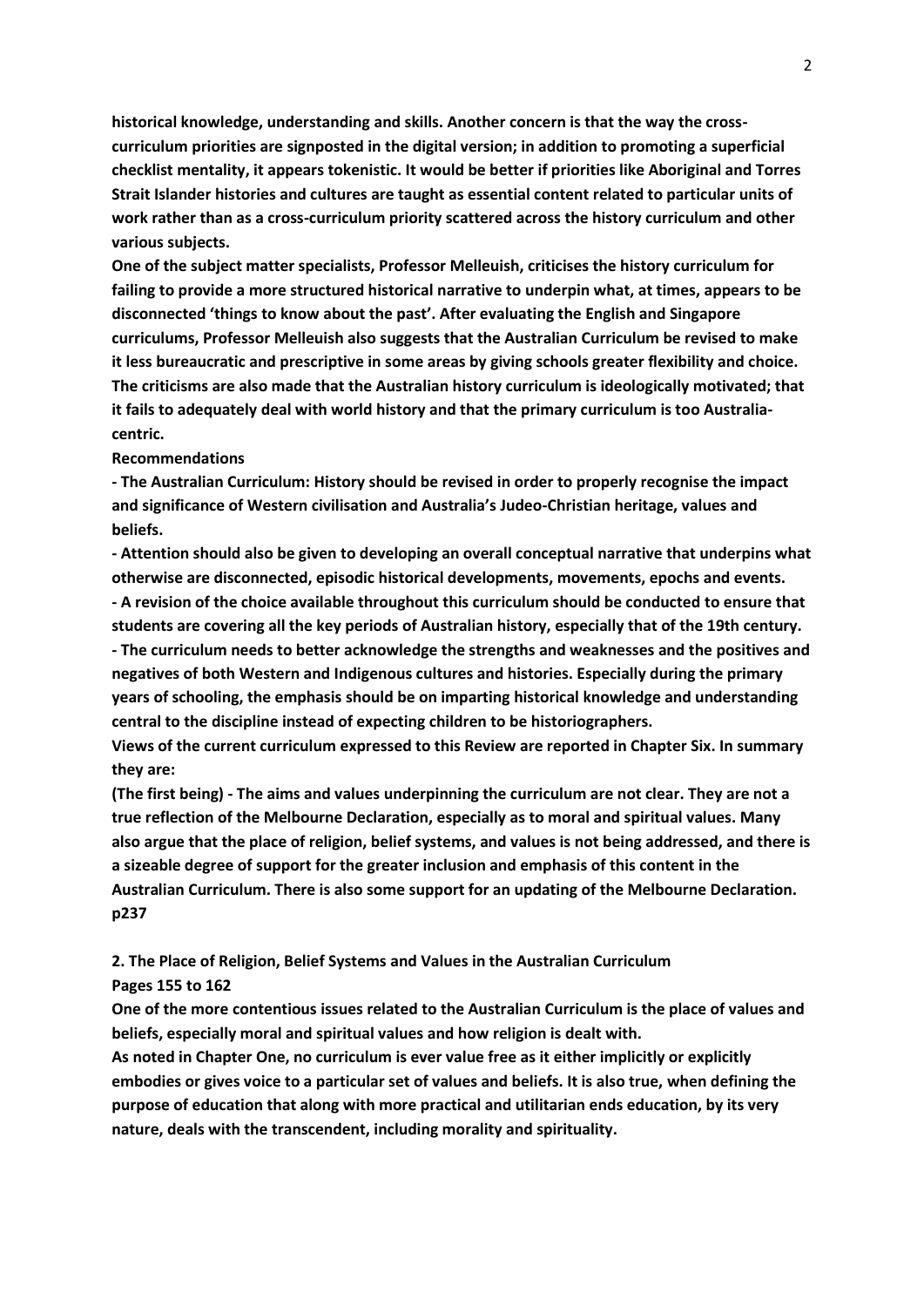**It also needs to be understood, while the major religions of the world deal with the transcendent and emphasise moral and spiritual aspects of existence, many secular beliefs systems also explore and deal with similar matters.**

**[The Melbourne Declaration, the blueprint for Australian schools,](http://www.curriculum.edu.au/verve/_resources/National_Declaration_on_the_Educational_Goals_for_Young_Australians.pdf) recognises this when it refers to 'moral and spiritual' when detailing the role schools play in promoting students' wellbeing. The Declaration also defines active and informed citizens as exhibiting 'moral and ethical integrity' and commits itself to a curriculum that will enable students 'to understand the spiritual, moral and aesthetic dimensions of life'.**

**Many overseas curriculum documents also refer to ethical and moral values and beliefs when detailing aims and objectives. The Singapore curriculum, under the heading The Desired Outcomes Review of the Australian Curriculum - Final Report**

**of Education, states that students should develop a 'sound moral compass' and 'a strong sense of right and wrong'.289 289 Ministry of Education, Singapore, The Desired Outcomes of Education, Ministry of Education, viewed 30 July 2014, can be accessed at** 

**<http://www.moe.gov.sg/education/desired-outcomes/> 290 Finnish National Board of Education 2004, National Core Curriculum for Basic Education 2004, Finnish National Board of Education. 291 While mandatory for maintained schools, parents are able to withdraw their children from all or part of such lessons. 292 Department for Children, Schools and Families 2010, Religious education in English schools: Non-statutory guidance 2010, Department for Children, Schools and Families, p. 4. 293 Education and Training Reform Act 2006 (Victoria), s. 2.2.10. 294 Australian Education Union 2014, Submission to the Review of the Australian Curriculum, p. 9.**

**The Finnish curriculum, when detailing learning objectives and core content of education, argues that students must 'learn to evaluate the ethics of their actions and to recognize right from wrong' as well as being taught 'their respective cultural heritages, spiritual and material'.290 The English National Curriculum, similar to the Australian Curriculum, also stipulates that the curriculum must deal with students' spiritual and moral development and goes as far mandating religious education (RE)291 for maintained schools on the basis that:**

**RE is an important curriculum subject. It is important in its own right and also makes a unique contribution to the spiritual, moral, social and cultural development of pupils and supports wider community cohesion. The Government is keen to ensure all pupils receive high-quality RE.292 Based on the argument that state schools are 'free, compulsory and secular', the argument is often put that there is no place for teaching about religion in state schools. Such an argument is bolstered by the fact that the legislation in states like Victoria stipulates, 'education in government schools must be secular and not promote any particular religious practice, denomination or sect'.293**

**The Western Australian legislation is similar when it states in the School Education Act, section 68(1a) that the 'curriculum and teaching in government schools is not to promote any particular religious practice, denomination or sect'.**

**As a result, organisations like the Australian Education Union, argue that:**

**As part of the great education settlement in the colonies of the latter part of the nineteenth century it was agreed that public systems of education would eschew instruction of a dogmatic and specific kind. Part of the guarantee of freedom of religion in this country was to be based on freedom from religion in teaching programs. And part of respect for all citizens' belief systems was the guarantee that one religious tradition was not to be privileged by the state over another. This**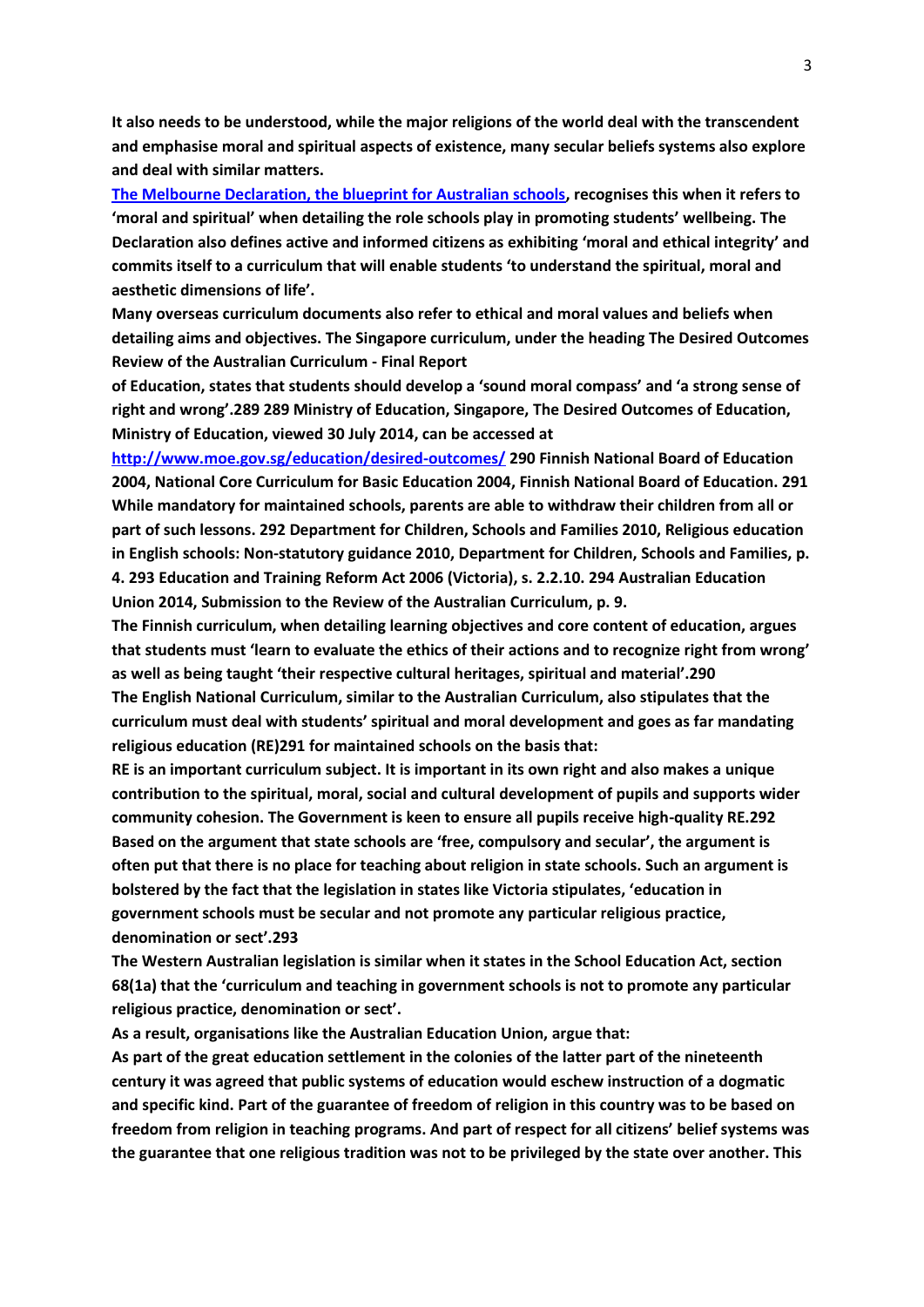**is simply basic to the finely-honed and successful western, liberal tradition of Australia and in particular, its public school system.294**

**Ignored is that the existing legislation in many states – contrary to the belief that there is no place for religion in state schools – allows religion to be included. The Western Australian legislation in section 68 qualifies the statement that religion should not be taught, when it states:**

**(2) Subsection (1) (a) is not to be read as preventing – (a) the inclusion of general religious education in the curriculum of a schools; or (b) prayers, songs and other material based on Review of the Australian Curriculum - Final Report**

**religious, spiritual or moral values being used in a school activity as part of general religious education.**

**The New South Wales legislation requires that state schools provide religious education classes when it states, 'in every school, time is to be allowed for the religious education of children of any religious persuasion'.295 The Victorian legislation, in addition to allowing states schools to provide religious instruction, if desired, also allows for the inclusion of what is described as general religious education in the curriculum. The Victorian Act allows students to be taught 'about the major forms of religious thought and expression characteristic of Australian society and other societies in the world'.296**

**295 Education Act 1990 (NSW), s. 32. 296 Education and Training Reform Act 2006 (Victoria), s. 2.2.10. 297 ACARA 2014, Learning about religions, spiritualities and ethical beliefs in the Australian Curriculum (draft). 298 Julatten Family Fellowship 2014, Submission to the Review of the Australian Curriculum, p. 1.**

**Clearly, the statement that education in government schools, as opposed to faith-based, nongovernment schools, must be secular does not exclude special religious education classes or including teaching about religion in the curriculum in subjects like history, art, civics and citizenship, music and English (especially literature).**

**That religion can, and should, be included in the curriculum is acknowledged by ACARA in its draft statement titled 'Learning about religions, spiritualities and ethical beliefs in the Australian Curriculum' which was provided to this Review.297 Based on the Melbourne Declaration's belief that education must deal with moral and spiritual beliefs and issues the ACARA statement argues the Australian Curriculum 'provides opportunities and encourages students to learn about different religions, spiritualities and ethical beliefs …'.**

**ACARA's argument that 'religions, spiritualities and ethical beliefs' should be included in the Australian Curriculum is not an argument for proselytising; rather it is an argument that any balanced curriculum should teach what the Victorian legislation refers to as 'the major forms of religious thought and expression characteristic of Australian society and other societies in the world'.**

**As noted by one submission, important when listing 'the major forms of religious thought and expression characteristic of Australian society' is the reality that Christianity plays a major role, on the basis that 'Historically, Christianity has had a far greater positive influence on Western Society, than any other religion'.298**

**The ACARA statement goes on to argue that the Australian Curriculum 'provides a platform for teaching about religions, spiritualities and ethical beliefs in a balanced, informed and impartial manner' and that this content is especially evident in the history and civics and citizenship learning areas.**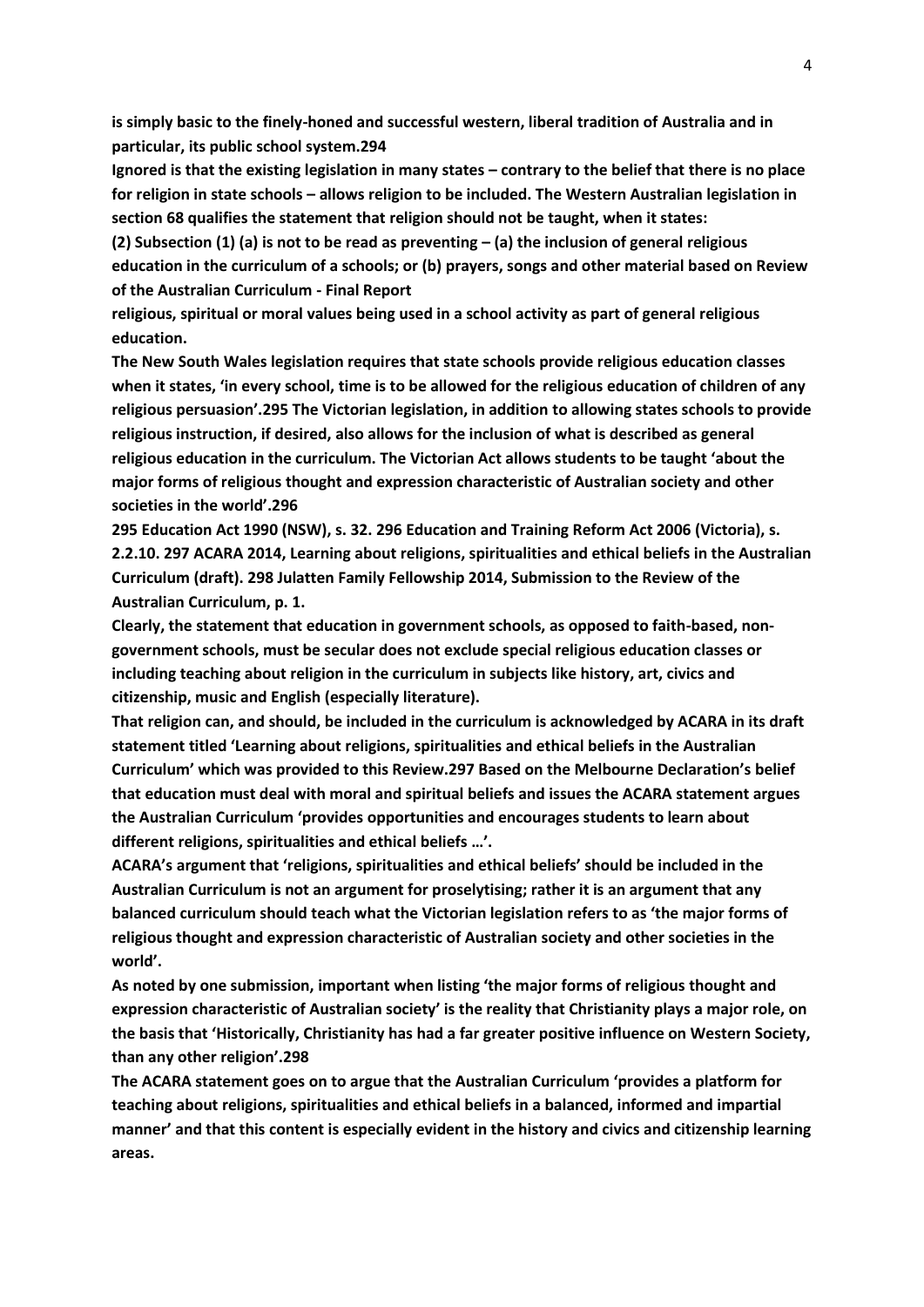**Not all the submissions agree. In opposition to ACARA's argument that the Australian Curriculum adequately and properly deals with religion and ethical and moral values a number of submissions suggest that there is an imbalance, especially related to how Christianity and Western civilisation are presented in the curriculum.**

**Review of the Australian Curriculum - Final Report** 

**In addition to the submissions received by this Review, further evidence that religion is not adequately dealt with in the Australian Curriculum is found in an analysis of the place of religion in secular education where the statement is made 'since 2008 the Australian Curriculum Assessment and Reporting Authority (ACARA) has been developing a new national curriculum. However, religion is not a focus area'.299**

**299 Byrne, C 2014, Religion in Secular Education, Koninklijke Brill NV, p. 168. 300 Catholic Education Commission of Victoria 2014, Submission to the Review of the Australian Curriculum, p. 7. 301 Catholic Education Commission of New South Wales 2014, Submission to the Review of the Australian Curriculum. 302 Presbyterian Church of Victoria's Church and Nation Committee 2014, Submission to the Review of the Australian Curriculum. 303 Christian Schools Australia Limited 2014, Submission to the Review of the Australian Curriculum. 304 The Anglican Education Commission 2014, Submission to the Review of the Australian Curriculum.**

**In terms of the number of submissions received on this topic, it should be noted that the Review received 413 that appeared part of a campaign arguing that the Australian Curriculum needed to be revised to ensure a more balanced and objective treatment of Christianity and the debt owed to Western civilisation.**

**A further submission arguing that the 'National Curriculum should address Christianity in a way that is fair and balanced' contained 1,647 signatures.**

**A number of individual submissions have also been received in relation to what is perceived as an imbalance in the Australian Curriculum related to the nation's Judeo-Christian heritage and values and beliefs.**

**When questioning the rationale and justification for the three cross-curriculum priorities the submission by the Catholic Education Commission of Victoria (CECV) states:**

**The CECV is unclear as to why these particular areas of have been privileged at the expense of others. Forgotten, for example, are the foundations of our liberal democracy, shaped by our Judeo-Christian heritage.300**

**The Catholic Education Commission of New South Wales also expresses the concern that the Melbourne Declaration and the Australian Curriculum undervalue the 'the role, both past and present, of faith traditions generally and Christianity specifically in the development of Australia'.301**

**The Presbyterian Church of Victoria's Church and Nation Committee's submission also argues, 'One glaring omission of the curriculum is that it fails to give an understanding of our Judeo-Christian heritage which had, and continues to have, such a great impact on our country'.302 While acknowledging the importance of the three cross-curriculum priorities the Christian Schools Australia Limited submission raises the concern that the priorities are seen as 'dominant, almost exclusive' and suggests that an additional priority be added. This new priority would ensure 'the continued recognition of the Western/Judeo-Christian influences on our society'.303 The submission by The Anglican Education Commission in the Anglican Diocese of Sydney also emphasises the importance of religious beliefs and values when it states, in relation to Australia, that, 'Our justice, government, education, health and general welfare systems are all established**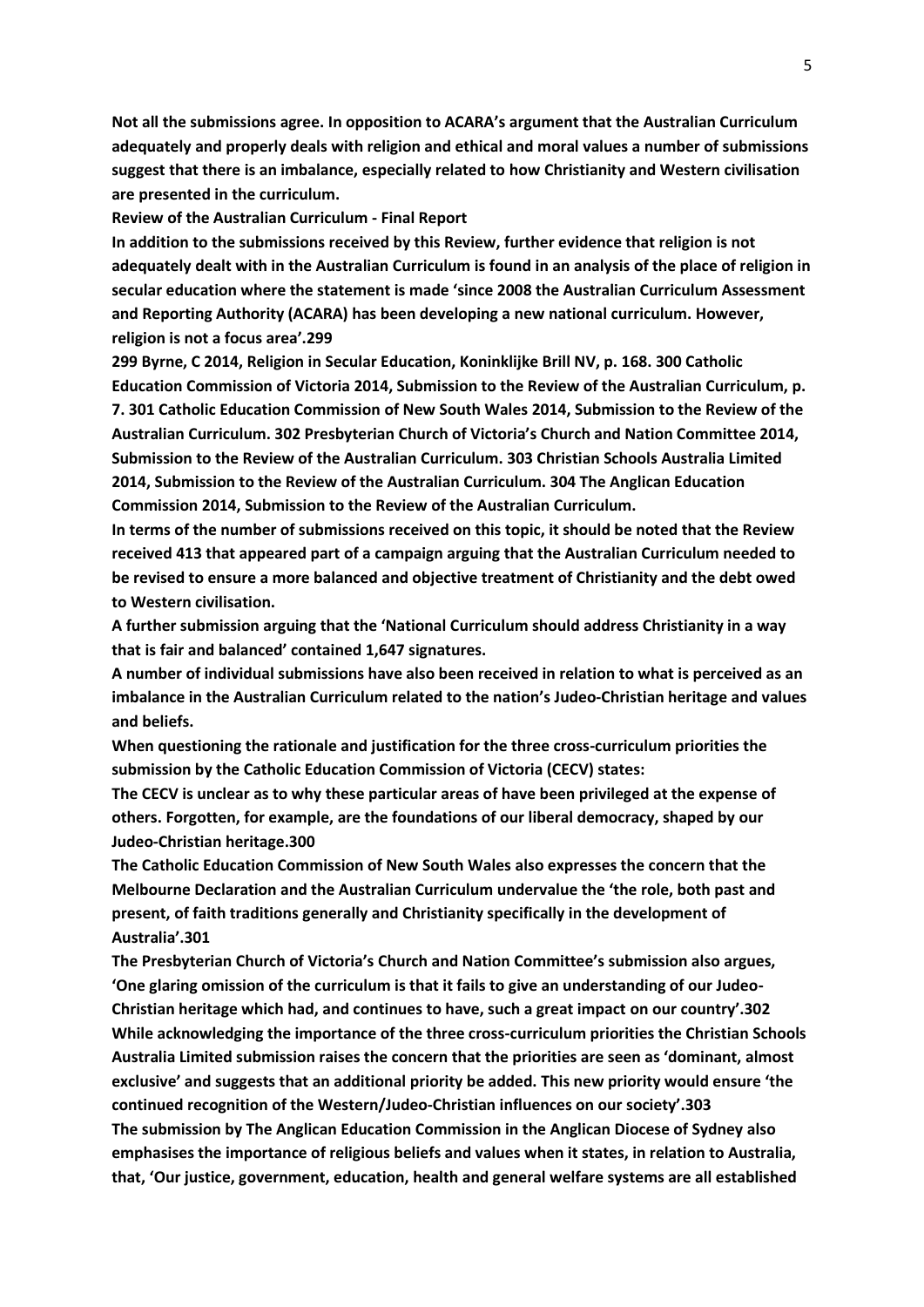**on the Judeo-Christian foundation of this civilization'.304 Review of the Australian Curriculum - Final Report**

**Not unexpectedly, the Australian Christian Lobby also repeats the criticism that the Australian Curriculum underplays the 'significance of Christianity in both Australia's history and its modern institutions and culture'. While accepting that contemporary Australia includes a 'rich variety of cultures and religions' the submission regrets the fact that the curriculum fails to properly acknowledge 'the very strong Christian influence of Australia's European settlers, particularly those from the United Kingdom and Ireland'.305**

**305 Australian Christian Lobby 2014, Submission to the Review of the Australian Curriculum. 306 Professor Dawkins advocacy for including the Bible in the curriculum, can be found [here.](http://www.theguardian.com/science/2012/may/19/richard-dawkins-king-james-bible) 307 See [here.](http://www.theaustralian.com.au/national-affairs/julia-gillard-makes-stand-as-a-social-conservative/story-fn59niix-1226025066869) 308 Spurr, B 2014, Subject matter specialist report on the Australian Curriculum: English, with particular attention to Literature, prepared for the Review of the Australian Curriculum. 309 Ibid. 310 Langmaid, A 2009, 'All kids must read the Bible, federal Opposition Leader Tony Abbott says', Herald Sun, 18 December 2009, viewed 30 July 2014, can be accessed [here.](http://www.heraldsun.com.au/archive/news/all-kids-must-read-the-bible-federal-opposition-leader-tony-abbott-says/story-e6frf7l6-1225811885777)**

**The Australian Christian Lobby submission also argues that the Bible's cultural and literary significance should not be ignored in what many submissions consider to be an overly secular curriculum. The Christian Lobby's submission cites the well-known atheist Professor Richard Dawkins' support for the decision in England to provide every school with a copy of the St James version of the Bible in support of its case.306**

**Professor Dawkins is not alone in arguing that the Bible should be included in the school curriculum. As Prime Minister, Julia Gillard made the same case when she argued in 2011 'It's impossible to understand Western literature without having that key of understanding the Bible stories and how Western literature builds on them and reflects them and deconstructs them and brings them back together'.307**

**The argument that knowledge of the Bible is vitally important for an appreciation of Western literature is also made by Professor Spurr in his analysis of the national English curriculum for this Review. After citing Northrop Frye's belief that the Bible represents 'the single most important influence in the imaginative tradition of Western literature', Professor Spurr argues the Bible also cultivates an awareness of the literal, metaphorical and allegorical uses of language.308 Professor Spurr also makes the point that if students are expected to 'learn to question stated and unstated cultural beliefs and assumptions', when studying literature, then they need to have a 'mastery of different belief systems'.309**

**The Hon Tony Abbott MP, when Leader of the Opposition, also argued two years earlier than Ms Gillard that all students should have knowledge of the Bible when he said, 'I think it would be impossible to have a good general education without at least some serious familiarity with the Bible and with the teachings of Christianity'.310**

**It should be noted that not all the submissions received argue that the Australian Curriculum fails to adequately deal with Judeo-Christian values. The Rationalist Society of Australia, for example, 'rejects the notion that Australia owes its foundations to some putative "Judeo-Christian" heritage' Review of the Australian Curriculum - Final Report**

**arguing instead for the importance of ancient Greek and Roman influences and the impact of the Enlightenment.311**

**311 Rationalist Society of Australia 2014, Submission to the Review of the Australian Curriculum, p. 2. 312 Institute for Judaism and Civilization 2014, Theology and the provision of the spiritual development of students, Submission to the Review of the Australian Curriculum. 313 Religions,**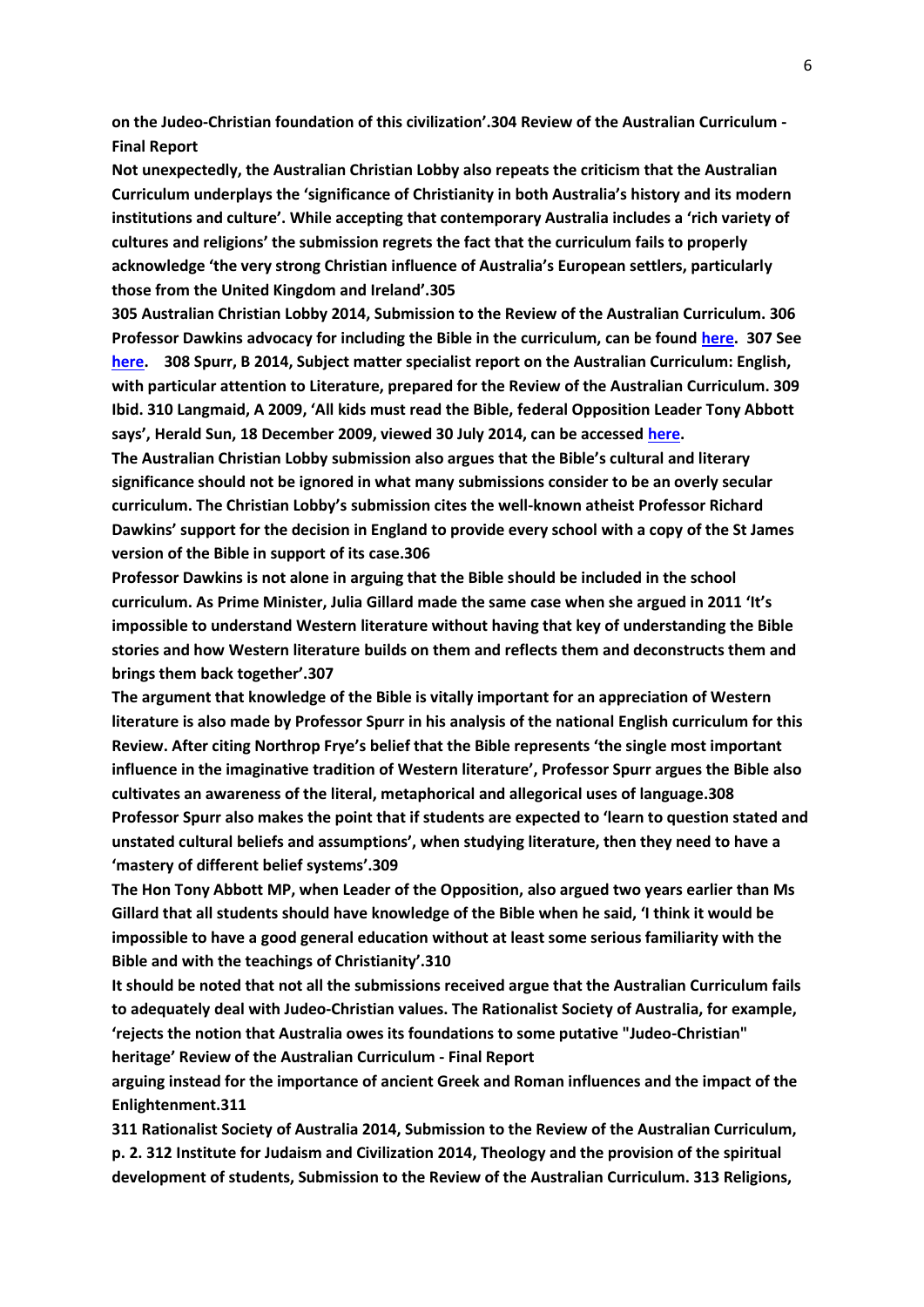**Ethics and Education Network Australia 2014, Submission to the Review of the Australian Curriculum. 314 For a copy of the Toledo principles see [here.](http://www.osce.org/odihr/29154)**

**In addition to many submissions putting the case that the Australian Curriculum should deal with Christianity in a more balanced and objective way, a number of submissions argue that students should study a range of religions and beliefs systems.**

**Rabbi Dr Shimon Cowen in his submission312, based on the Melbourne Declaration's belief that the curriculum should address students' moral and spiritual development, argues that case for including a subject titled theology. Rabbi Cowen, while acknowledging the special place of the Judeo-Christian ethic in Australian society, argues that students need to also learn about other religions and belief systems such as Islam, Hinduism and Buddhism.**

**Instead of being taught through the lenses of subjects like sociology or history, often with a secular focus, Rabbi Cowen argues that spirituality needs to be taught as a separate subject over the years of schooling. An argument is also put, that instead of focusing exclusively on what makes each particular religion or faith distinctive, the emphasis should be on what constitutes 'common theological categories and ethical principles'.**

**A second submission by the Religions, Ethics and Education Network Australia (REENA) also cites the Melbourne Declaration when arguing 'for the inclusion of Education about Religions and Beliefs (ERB) in the National Curriculum'.313 The submission cites overseas examples involving the UK, Quebec and Europe's Office for Democratic Institutions and Human Rights where teaching about various religions, ethics and beliefs is supported.**

**In particular, the submission refers to the Toledo Guiding Principles About Religions and Beliefs in Public Schools314 as a useful guide to inform any decision to include teaching ERB in the Australian Curriculum. Various possibilities include developing a distinct subject 'on diverse religions, spirituality and belief systems taught by qualified teachers' or as part of the crosscurriculum priorities. An ERB subject would be in addition to existing Years 11 and 12 subjects dealing with religion and belief systems that are often only taught in a few schools as an elective. The REENA submission refers to the example of Quebec, where an Ethics and Religious Culture Program was developed to help promote social inclusion and counter terrorism, as one worth considering in any attempt to develop an ERB subject in the Australia Curriculum.**

**A third submission relating to moral and spiritual education by the Australian Association for Religious Education (AARE) also argues for the place of different beliefs systems and religions in the Australian Curriculum. Whereas a number of submissions to the Review emphasise Christianity, this submission takes a broader view when it:**

**highlights the importance of a study of religious, spiritual and secular beliefs and worldviews which compose the human world and argues that the Australian Curriculum should recognize Review of the Australian Curriculum - Final Report**

**the important role these different belief systems and worldviews have in the lives of many Australians.315**

**315 Australian Association for Religious Education 2014, Submission to the Review of the Australian Curriculum, p. 3. 316 Ibid., p. 5. 317 Ibid., p. 5. 318 Ibid., p. 5.**

**Drawing on the work of the English educationalist Paul Hirst, and his argument that there are distinct and unique forms or domains of human knowledge, the submission argues that a wellrounded education dealing with the whole person should include the rational, logical, social, ethical, moral, aesthetic, emotional and spiritual (as does the Melbourne Declaration).**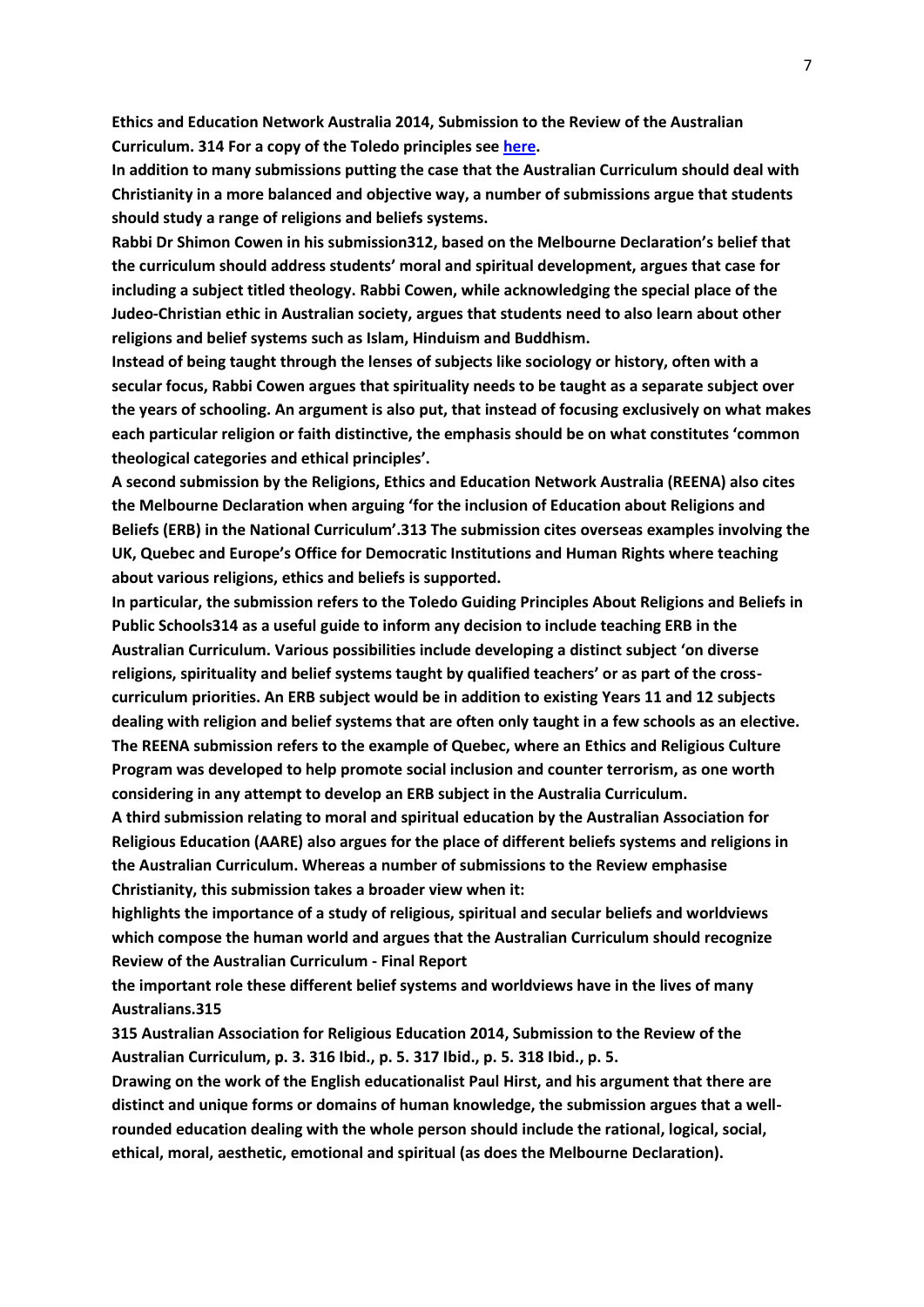**In opposition to ACARA's argument that the Australian Curriculum deals with moral and spiritual values and beliefs in a balanced and proper way the AARE submission argues, 'The glaring omission in the selection of subjects for the Australian Curriculum is one that relates to learning about the role and contribution of religions, spiritual and secular belief systems and world views to human society'.316**

**The argument that a study of religions and beliefs systems can be accommodated by general capabilities like intercultural and ethical understanding or various elements of the history or civics and citizenship curriculums is also rejected. The submission states:**

**It is argued, here, that such an approach is reductionist and fragmentary, reducing the knowledge of religions to knowledge about some elements of religious history and tradition, religious socialization, religious culture, religious leaders and so on. Such an approach does not recognize that religious and spiritual knowledge, in particular, provide a particular way of knowing which balances and complements other ways of knowing.317**

**The submission notes the contribution to the theory of knowledge by Jurgen Habermas that differentiates between three different ways of knowing related to each discipline when arguing the vital importance of 'knowing oneself'. While it is important 'to have knowledge and understanding of others, equally as important is knowledge and understanding of self' on the basis that 'If one has a sense of self and a level of security in what one believes and stands for, it is easier to accept and include others'.318**

**When justifying its argument that the curriculum should better include teaching 'religious and spiritual beliefs and practices' the AARE submission notes the impact of increasing globalisation caused by changing technology and media and the increasing multicultural and multi-faith nature of Australian society. Students need to be given a 'firm foundation that will enable them to understand, appreciate and engage with differences in society that relate to religious, spiritual and secular beliefs systems and world views'.**

**The submission also justifies the need for teaching religious and spiritual beliefs by referring to the dangers of racism and prejudice associated with what is becoming an increasing pluralist society and a post 9/11 world where sectarianism is on the rise.**

**As to how teaching about religious and spiritual beliefs might be better dealt with in the curriculum the AARE submission suggests either incorporating the study as a part of the civics and citizenship Review of the Australian Curriculum - Final Report**

**learning area or introducing it as a distinct subject. The submission by the Anglican Education Commission in Sydney puts a similar case when it argues that there be a 'central, integrating mandatory subject called Worldview and Ethics'.**

**The submission from the Pathways Coalition for Diversity Education also argues strongly that all students deserve to be taught about 'a wide range of religions and philosophies and ethical issues within a secular (neutral) pedagogy'.**

**In relation to how the Australian Curriculum deals with religion, especially Australia's Judeo-Christian heritage, it is interesting to note that ACARA publicly released a revised version of the civics and citizenship Foundation to Year 10 document, dated 18 February 2014, that refers to Judeo-Christian traditions a number of times.319**

**319 It should be noted that there was no reference to Judeo-Christian values and beliefs in the earlier drafts of the civics and citizenship curriculum. Review of the Australian Curriculum - Final Report**

**3. Civics and Citizenship**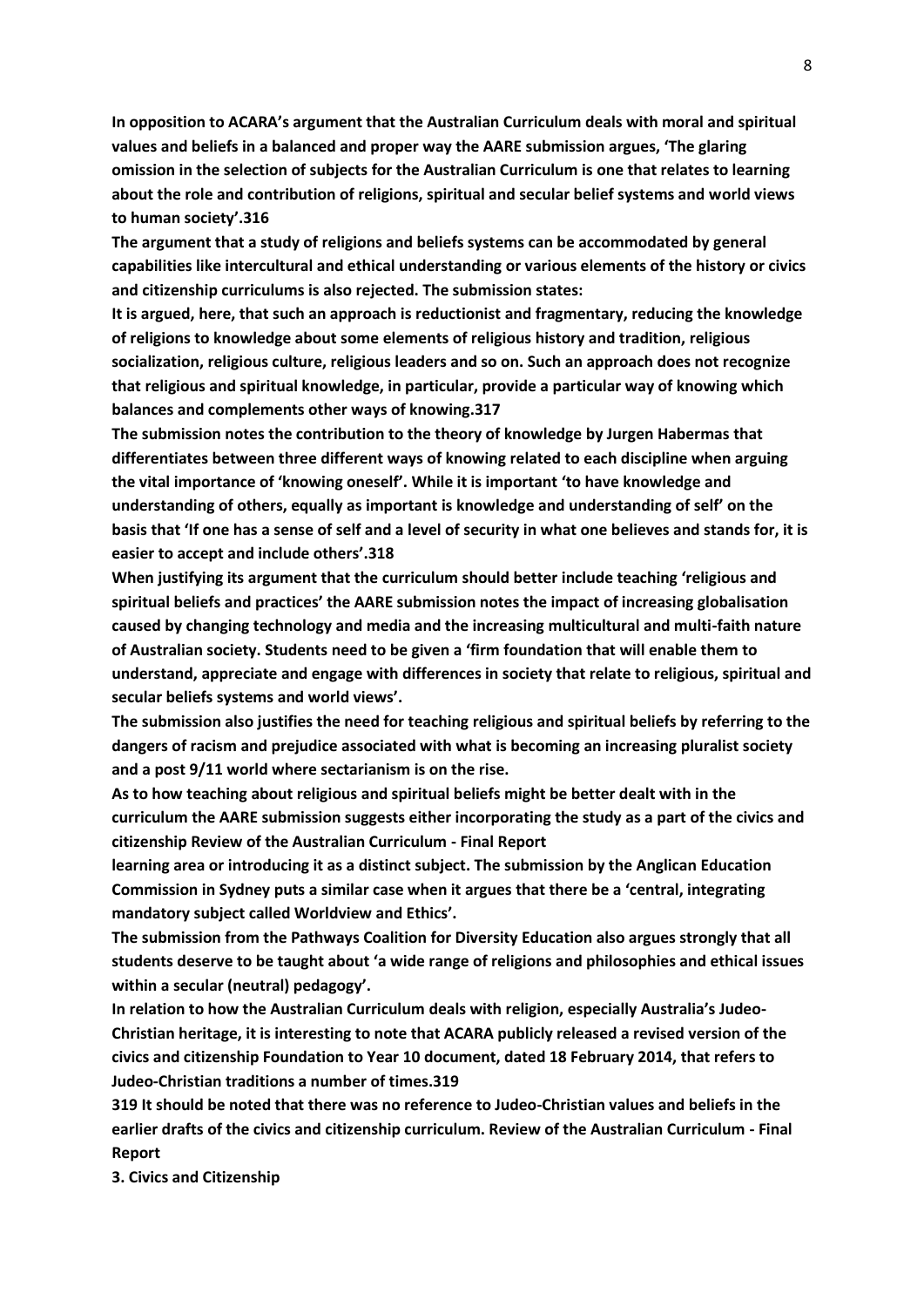#### **Conclusion P198**

**It is commonly agreed that this learning area is vital for the education of Australian students and there is strong support for its retention as a separating learning area. However, some significant recasting is needed.**

**The history of democracy, the origins of the Australian system of government, and the role of the founders in creating a democratic nation and a constitution, all need much greater emphasis. There is also a lesson to be learnt from many other countries in having a much more explicit discussion of the values underpinning the Australian political system, including national values**  which pervade our society and have shaped our history – values like enterprise and equity, as **found in the typical Australian expressions of 'have a go' and 'a fair go'. Personal values need a greater focus as well including rights and responsibilities, mutual obligation, respect, tolerance, and the virtue of community participation. A well-balanced emphasis on the virtue of patriotism – pride in being Australian – along with being a citizen of the world is needed. Indeed, this curriculum is a key area to demonstrate and develop the values espoused in the Melbourne Declaration.**

**Clearly there are serious gaps in the content. The role of all elements of the Executive is a glaring example – it seems inconceivable that a civics curriculum could contain scant reference to the role of the Prime Minister and Cabinet. The same can be said regarding the whole public policymaking process and the actors involved along with the potential to influence policy. The role of the media is also non-existent, a fault also found in most textbooks on politics. The importance of the rule of law and the functioning of the hierarchy of laws needs more material. Review of the Australian Curriculum - Final Report**

**There are concerns about the structure of this learning area particularly the age levels at which particular content is introduced, as well as the sequencing, and potential for ideological bias. The introduction of the cross-curriculum priorities is very strained and appears to have inadvertently skewed the content; they should be included only where relevant and educationally justifiable. The serious inaccuracies in definitions and explanation of concepts need to be rectified urgently. There is clearly a great deal of concern about the notional time allocation given to this learning area, the argument being that it is too important and with too much content for teachers to handle in the time available. A strong case has been put for this learning area to be compulsory to Year 10 and there is also a very strong case for it to be mandatory in some form to Year 12 which is, after all, just prior to the age at which students will be voting. It seems rather remiss to cease learning civics and citizenship two years before the vote. There is not much point in having compulsory voting if we do not make every effort to educate future citizens about our system of government.**

**Australia has a very proud record in this domain, being one of the longest continuing democracies in the world, with no experience of civil war, a pioneer in universal suffrage, and a nation created with the consultation and approval of the people through referendums. A vibrant civics and citizenship curriculum can preserve and maintain this heritage.**

### **Recommendations**

**Civics and citizenship should be introduced at Year 3 and in Years 3–6 as part of a combined humanities and social science subject, then should be a separate learning area from Years 7–10. This curriculum should be rewritten and considerably re-sequenced along the lines advocated by the subject matter specialist.**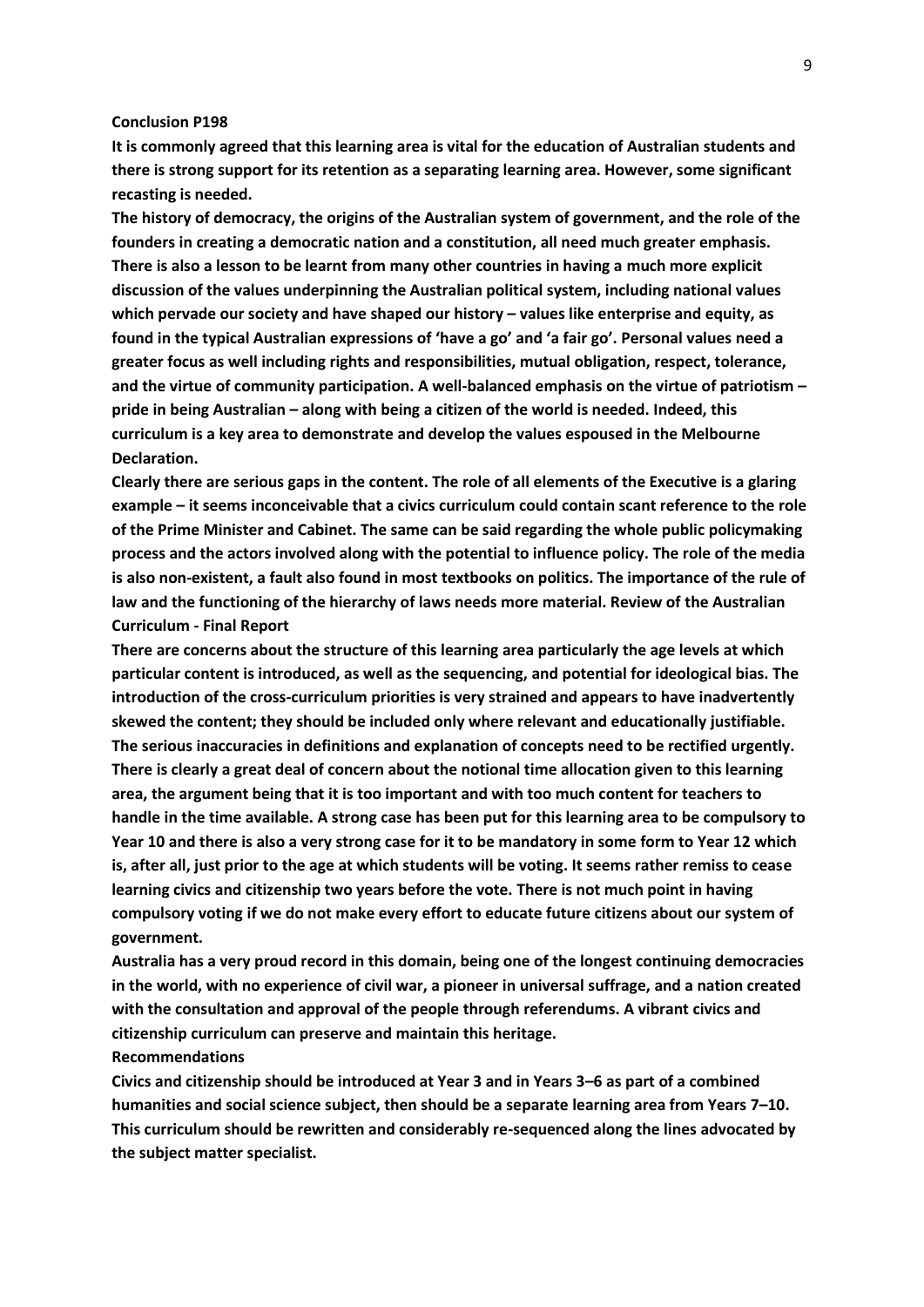**Serious gaps which have been identified should be filled, including the foundation values of the Australian system of government and the importance of personal values and ethics, the balance between rights and responsibilities, the importance of British and Western influences in the formation of Australia's system of government, the role of the founders and the key features of constitutional development, the historical functioning of the federation, the role of the Prime Minister and Cabinet and the executive arm of government, the hierarchy of laws and the policymaking process, the key elements of public finance, and the importance of community service as a key component of citizenship.**

**The civics and citizenship curriculum should better recognise the importance and contribution of the many community, charitable and philanthropic bodies and organisations – especially religious – in areas such as health, education and social welfare.**

**Cross curriculum priorities should be reduced in the content of this learning area and properly integrated only where relevant.**

**The notional time allocated to this learning area needs to be reviewed and increase as the years progress.**

**Civics and citizenship should be mandatory to Year 10.**

**4. Some Further Extracts**

**The cross-curriculum priorities, while generally supported by many of the submissions and those involved in consultations, are also identified as a concern by a number of submissions responding to the English curriculum. In particular, the emphasis on Aboriginal and Torres Strait Islander literature when discussing Australia's literary heritage is criticised for undervaluing Australian literature and the place of Western literature, especially poetry.**

**Four individual submissions suggest there should be a greater emphasis on Australian literature while Professor Spurr argues, 'the impact of Aboriginal and Torres Strait Islander peoples on literature in English in Australia has been minimal and is vastly outweighed by the impact of global literature in English, and especially that from Britain, on our literary culture'.330 p165 However, the most controversial area by far was sexuality education. Sex(uality) education is taught in England's basic curriculum in Years 7–11 and in New Zealand (ages 5/6–16.) Some submissions to this Review sought guidelines for sexuality education which, as Family Planning Victoria point out, is a very challenging area for teachers, with many teachers having little or no undergraduate training in sexuality and being unsure of pedagogical approaches. Family Planning Victoria wants more exploration of topics in relation to sexual and reproductive health and wellbeing. Other submissions supported more emphasis on inclusion of lesbian, gay, bisexual, transgender, and intersex content (LGBTI); but others, including 24 individual submissions, were opposed to any content of this kind. Some submissions were completely opposed to the inclusion of any sexuality education at all in the curriculum, and one jurisdiction said it would refuse to implement the content in sexual education. They were joined by a significant number of individual submissions from people who said that they supported parental rights to withdraw their children from instruction they deemed inappropriate.**

**A number of submissions suggested that the health and physical education curriculum was politically biased.p204**

**It should also be noted that the submission by the NCEC signals that Catholic schools reserve the right to implement the Australian Curriculum according to the uniquely faith-based and religious nature of such schools:**